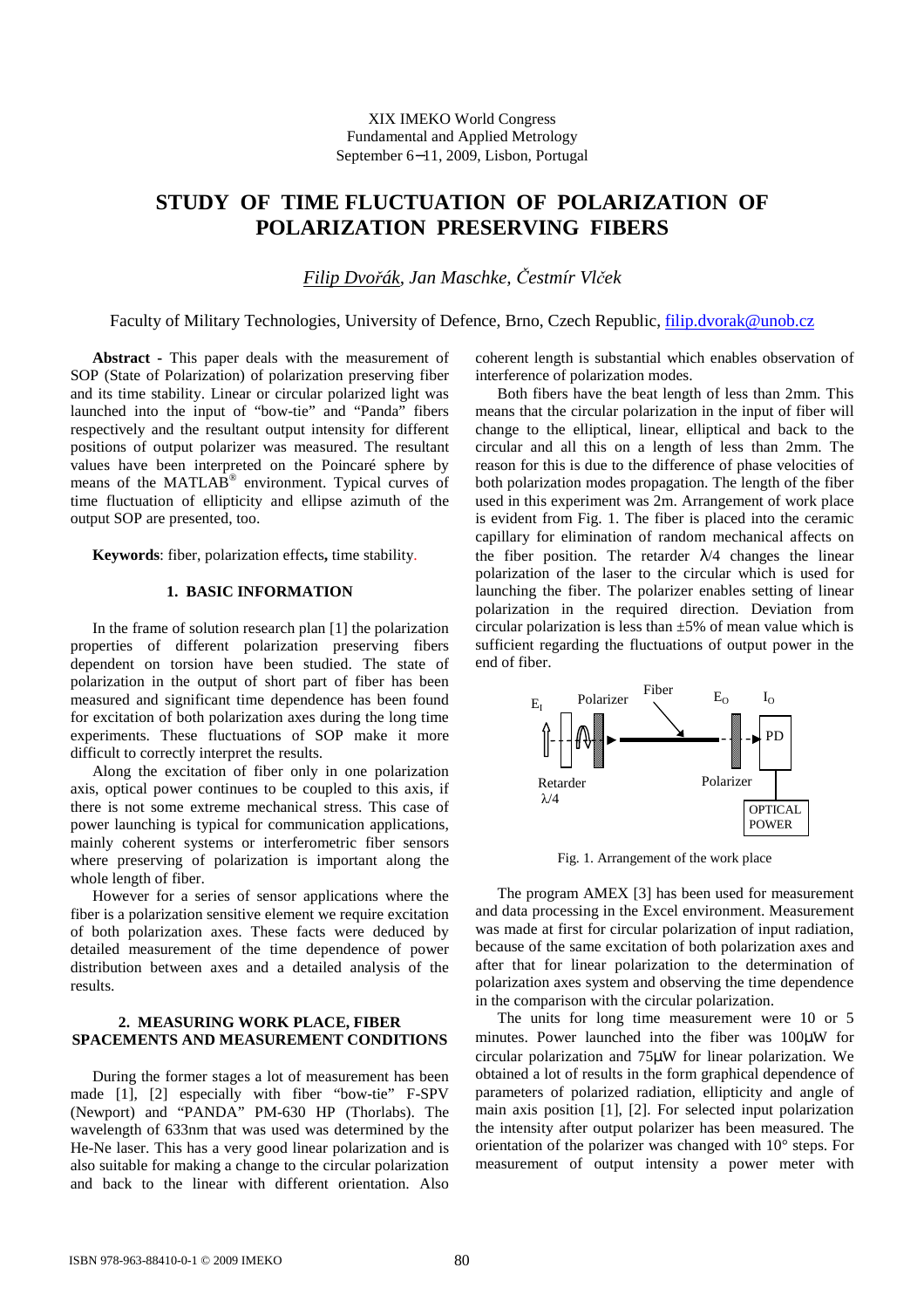a combination of digital multimeter controlled by the PC has been used.

## **3. EXPERIMENTAL RESULTS**

The results were processed in a graphical form of functional dependences and approximated by means of the continuous curves (Fig. 2). They have also been transformed on the Poincaré sphere.



Fig. 2. Time dependence of ellipticity and ellipse azimuth for fiber PANDA with input circular polarization, measured from 0 to 90 minutes

The Poincaré sphere provides a convenient way of representing polarized light and predicting how any given retarder will change the polarization state. The method is essentially one of mapping with each point on the sphere representing a different polarization state. The mapping for our application has been carried out with the aid of a 3D model. The method is applicable only for a completely polarized beam.



Fig. 3. The Poincaré sphere in MATLAB environment

The mapping allows us to see at glance the solution to a problem that would be difficult to solve by conventional methods. Fig. 3 indicates the significance of the various parts of the sphere. The upper and lower poles represent left and right circularly polarized light respectively. The equator represents the linear polarization and the differences among points on the equator represent the plain angle of the propagating beam. Other points represent elliptical polarization.

The MATLAB environment was chosen for interpretation of polarization states. The MATLAB allows support in math area, graphical interface, transmission of data among different applications, simulation and simulation. The Poincaré sphere self-made application is based on the method of *Switched board programming*.

Fig. 3 represents three dimensional projection of the Poincaré sphere. The application allows interpretation of Stokes parameters or inserts the ellipticity and the ellipse azimuth. In our case we insert the obtained data (ellipticity, ellipse azimuth). The application has two slide potentiometers, which allow the rotation of sphere and we can attain two dimensional projections or other arbitrary projection. This property allows reading of deviations more comfortable in comparison with conventional graphical method.

Fig. 4 represents two dimensional projection of Fig. 3, in MATLAB environment. To obtain this projection we easily used two slide potentiometers as mentioned above. The projection from Fig. 4 allows us to see at a glance the polarization eigen axes of the PANDA fiber. The first step is to approximate the state of polarization that is represented by the dashed double arrow. In the next step we impose an orthogonal straight line that is represented by the full line double arrow. The ends of the full line double arrow represent the sought polarization eigen axes. The length between two nearby meridians represents 5° and we can obtain information that sought polarization eigen axes laid on 1° and 91° approximately. Information about the extinction ratio between the polarization eigen modes cannot be obtained from the projection in MATLAB. To determine the extinction ratio we have to conduct other measurements with input linear polarization oriented in obtained eigen polarization axes.



Fig. 4. The Poincaré sphere in XY plane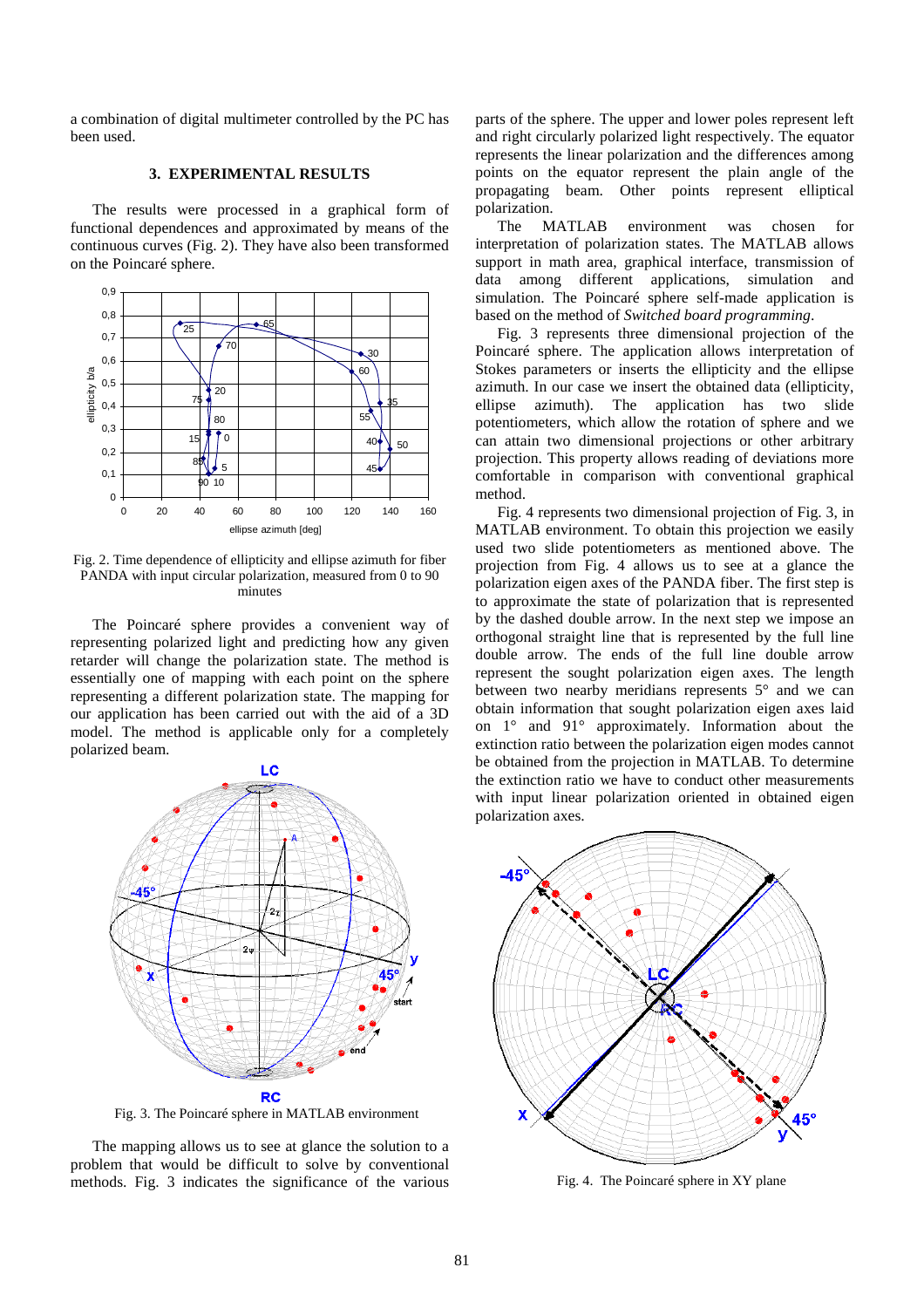The linear polarized light was also launched into the input of the Panda fiber as shown in Figs. 5, 6, 7 and 8. Figs. 5 and 6 represent the input linear polarization with a light input orientated at 5°.



Fig. 5 Time dependence of ellipticity and ellipse azimuth for the PANDA fiber with input a linear polarization input of (90°), measured from 0 to 80 minutes



Fig. 6. Time dependence of ellipticity and ellipse azimuth for the PANDA fiber with input linear polarization (90 deg), on the Poincaré sphere



Fig. 7. Time dependence of ellipticity and ellipse azimuth for the PANDA fiber with input linear polarization (75°) measured from 0 to 40 minutes



Fig. 8. Time dependence of ellipticity and ellipse azimuth for the PANDA fiber with input linear polarization (75 deg), on the Poincaré sphere

From these figures we can see that the dependence of ellipticity and ellipse azimuth is relatively large. The ellipse azimuth fluctuates from 162° to 185° and ellipticity fluctuates from 0,08 to 0,22.

Figs. 7 and Fig. 8 represent input linear polarization with input light oriented to 75°. From these figures it is evident that in comparison with input linear polarization of 90° that the dependence of ellipticity and ellipse azimuth is smaller. This conclusion means that with input linear polarization of 75° we are drawing nearer to the polarization eigen axes than for input linear polarization of 90°.





With regards to the considerable fluctuations as is shown in the Fig. 6 we can't at a glance find polarization eigen axes with the sufficient accuracy. To find the polarization axes with sufficient accuracy we must conduct other measuring with a different orientation of input linear polarized light. From the projection in the MATLAB environment (Fig. 8) we can determine the position of engine polarization axes at -6° and 84° with more accuracy.

The circular polarized light was been launched into the input of fiber F-SPV that is shown in the Figs. 9 and 10.